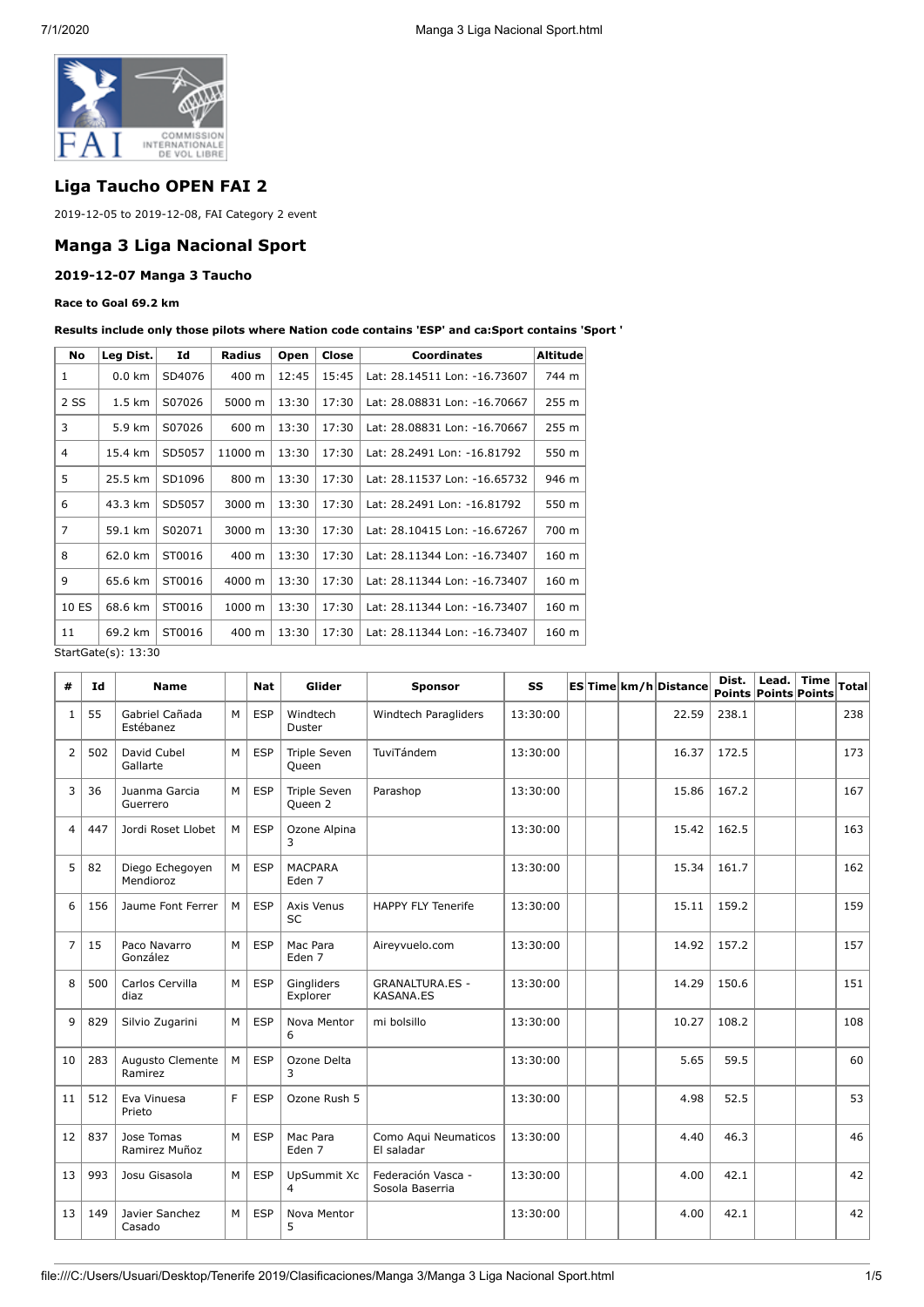# 7/1/2020 Manga 3 Liga Nacional Sport.html

| #  | Id  | <b>Name</b>                      |   | <b>Nat</b> | Glider               | <b>Sponsor</b>                         | SS       |  | ES Time km/h Distance | Dist. | Lead.<br><b>Points Points Points</b> | <b>Time</b> | <b>Total</b> |
|----|-----|----------------------------------|---|------------|----------------------|----------------------------------------|----------|--|-----------------------|-------|--------------------------------------|-------------|--------------|
| 13 | 756 | Rika de Kam                      | E | <b>ESP</b> | Mac Para Elan<br>2   | AL INMO Algodonales<br>Inmobiliario    | 13:30:00 |  | 4.00                  | 42.1  |                                      |             | 42           |
| 13 | 514 | Jon Villares<br>echaide          | M | <b>ESP</b> | Advance XI           |                                        | 13:30:00 |  | 4.00                  | 42.1  |                                      |             | 42           |
| 13 | 754 | Jan Hooyberghs                   | M | <b>ESP</b> | Mac Para Elan<br>2   | AL INMO Algodonales<br>Inmobiliario    | 13:30:00 |  | 4.00                  | 42.1  |                                      |             | 42           |
| 13 | 177 | Miguel Casas<br>Suarez           | M | <b>ESP</b> | Ozone Alpina<br>2    |                                        | 13:30:00 |  | 4.00                  | 42.1  |                                      |             | 42           |
| 13 | 159 | Rodrigo<br>Pleguezuelos<br>Gómez | M | <b>ESP</b> | Nova Mentor<br>5     | MyCris - Granaltura.es                 | 13:30:00 |  | 4.00                  | 42.1  |                                      |             | 42           |
| 13 | 109 | Arcadio Carbo<br>Capafons        | M | <b>ESP</b> | Ozone Delta<br>3     |                                        | 13:30:00 |  | 4.00                  | 42.1  |                                      |             | 42           |
| 13 | 101 | Antonio Ramos<br>Moyano          | M | <b>ESP</b> | Skvwalk<br>Cayenne 5 | T.royo arilla, tenapark,<br>iparapente | 13:30:00 |  | 4.00                  | 42.1  |                                      |             | 42           |
| 13 | 146 | Javier Gomez De<br>Segura        | M | <b>ESP</b> | Ozone Swift 4        |                                        | 13:30:00 |  | 4.00                  | 42.1  |                                      |             | 42           |
| 13 | 61  | Miguel Villarta                  | M | <b>ESP</b> | Skywalk<br>Cayenne 5 | <b>FAMILIA VILLARTA</b>                |          |  | 4.00                  | 42.1  |                                      |             | 42           |
| 13 | 66  | Daniel Martinez<br>alarcon       | M | <b>ESP</b> | Skywalk<br>Spice     | Skywalk España -<br>Castillo de Segura | 13:30:00 |  | 4.00                  | 42.1  |                                      |             | 42           |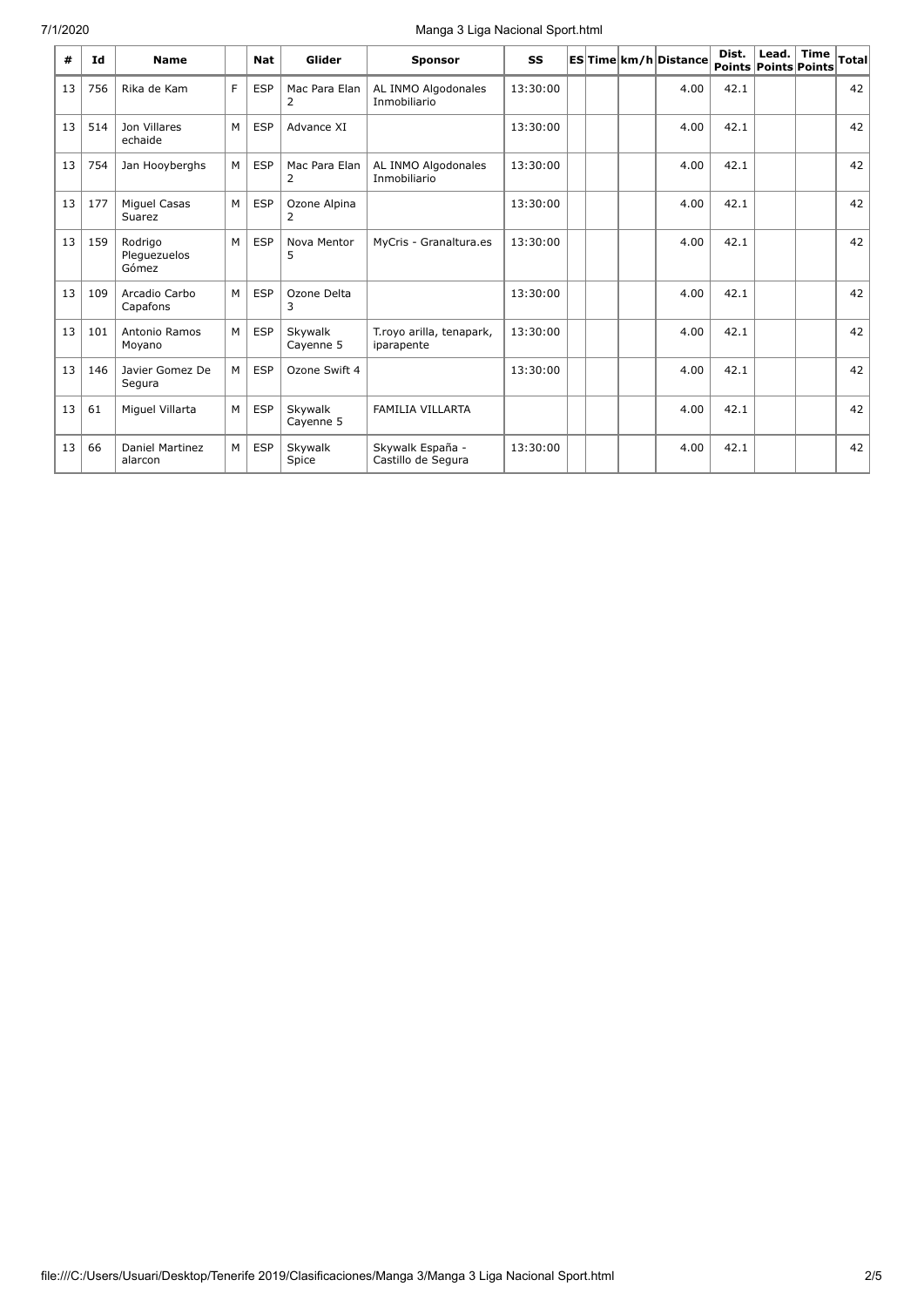### **Pilots absent from task (ABS)**

| Id | Name                        |
|----|-----------------------------|
|    | 52   Chechu Martinez Rojano |

## **Pilots not yet processed (NYP)**

**Id Name**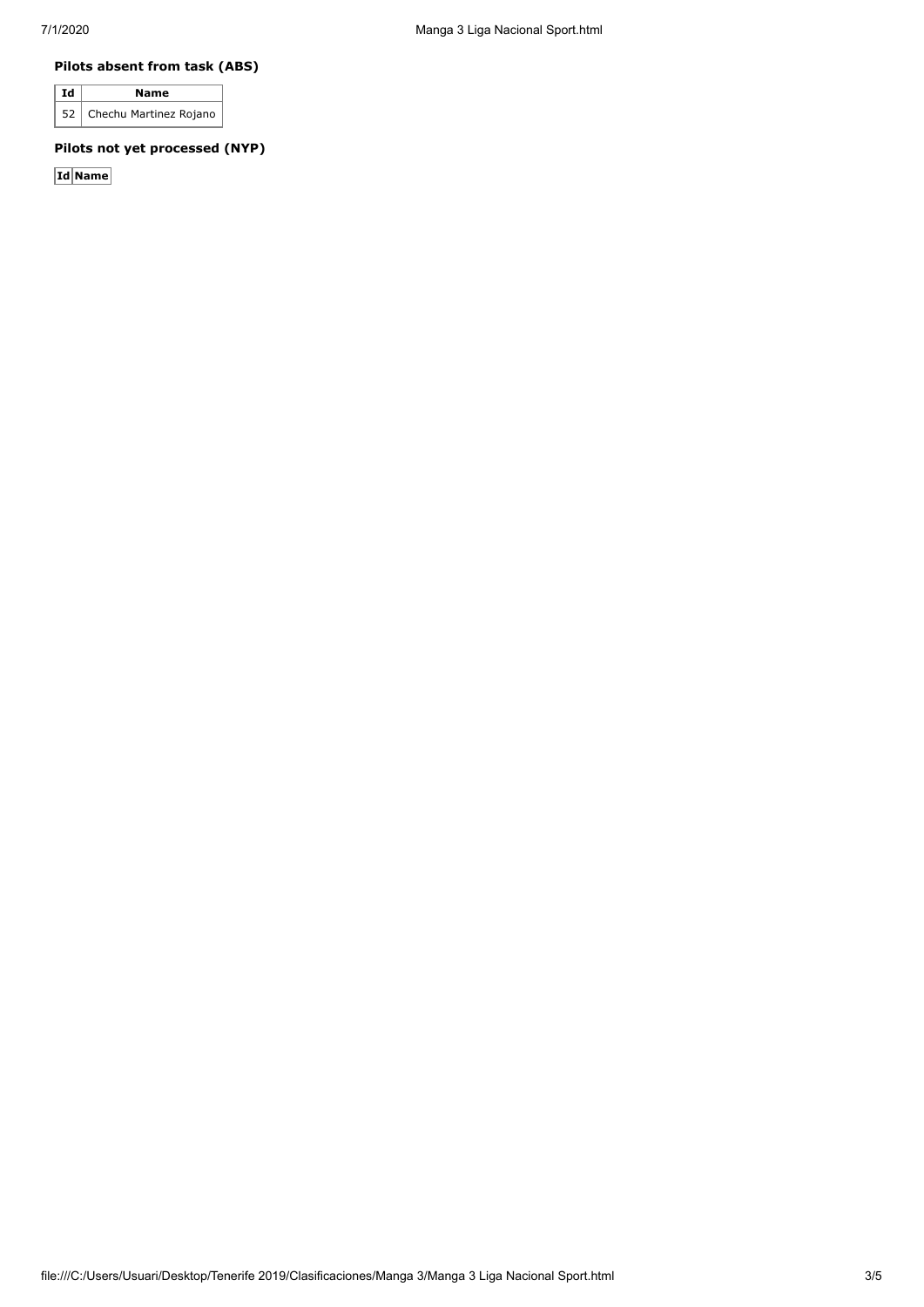#### **Task statistics**

| 67.098<br>ss_distance<br>69.224<br>task distance<br>68.624<br>launch_to_ess_distance |      |
|--------------------------------------------------------------------------------------|------|
|                                                                                      |      |
|                                                                                      |      |
|                                                                                      |      |
| no_of_pilots_present                                                                 | 83   |
| no_of_pilots_flying                                                                  | 82   |
| no_of_pilots_lo                                                                      | 81   |
| no_of_pilots_reaching_nom_dist                                                       | 8    |
| no_of_pilots_reaching_es                                                             | 2    |
| no_of_pilots_reaching_goal                                                           | 1    |
| sum_flown_distance<br>1328.199                                                       |      |
| 69.224<br>best_dist                                                                  |      |
| best_time<br>3.673                                                                   |      |
| worst_time<br>3.67611111111111                                                       |      |
| no_of_pilots_in_competition                                                          | 84   |
| no of pilots landed before stop                                                      | 0    |
| 1046.256<br>sum_dist_over_min                                                        |      |
| sum_real_dist_over_min<br>1046.256                                                   |      |
| 1328.199<br>sum_flown_distances                                                      |      |
| 69.224<br>best_real_dist                                                             |      |
| 2019-12-07T13:30:00Z<br>last_start_time                                              |      |
| 2019-12-07T13:30:00Z<br>first_start_time                                             |      |
| 2019-12-07T17:10:23Z<br>first_finish_time                                            |      |
| max_time_to_get_time_points                                                          | 5.59 |
| no_of_pilots_with_time_points                                                        | 1    |
| 0.012<br>goalratio                                                                   |      |
| arrival_weight                                                                       | 0    |
| departure_weight                                                                     | 0    |
| leading_weight<br>0.021                                                              |      |
| time_weight<br>0.099                                                                 |      |
| distance_weight                                                                      | 0.88 |
| smallest_leading_coefficient<br>2.629                                                |      |
| 729.444<br>available_points_distance                                                 |      |
| available_points_time<br>40.654                                                      |      |
| available_points_departure                                                           | 0    |
| 58.864<br>available_points_leading                                                   |      |
| available_points_arrival                                                             | 0    |
| time_validity                                                                        | 1    |
| launch_validity                                                                      | 1    |
| 0.829<br>distance_validity                                                           |      |
| stop_validity                                                                        | 1    |
| day_quality<br>0.829                                                                 |      |
| ftv_day_validity<br>0.829                                                            |      |
| time_points_stop_correction                                                          | 0    |

### **Scoring formula settings**

**param value**